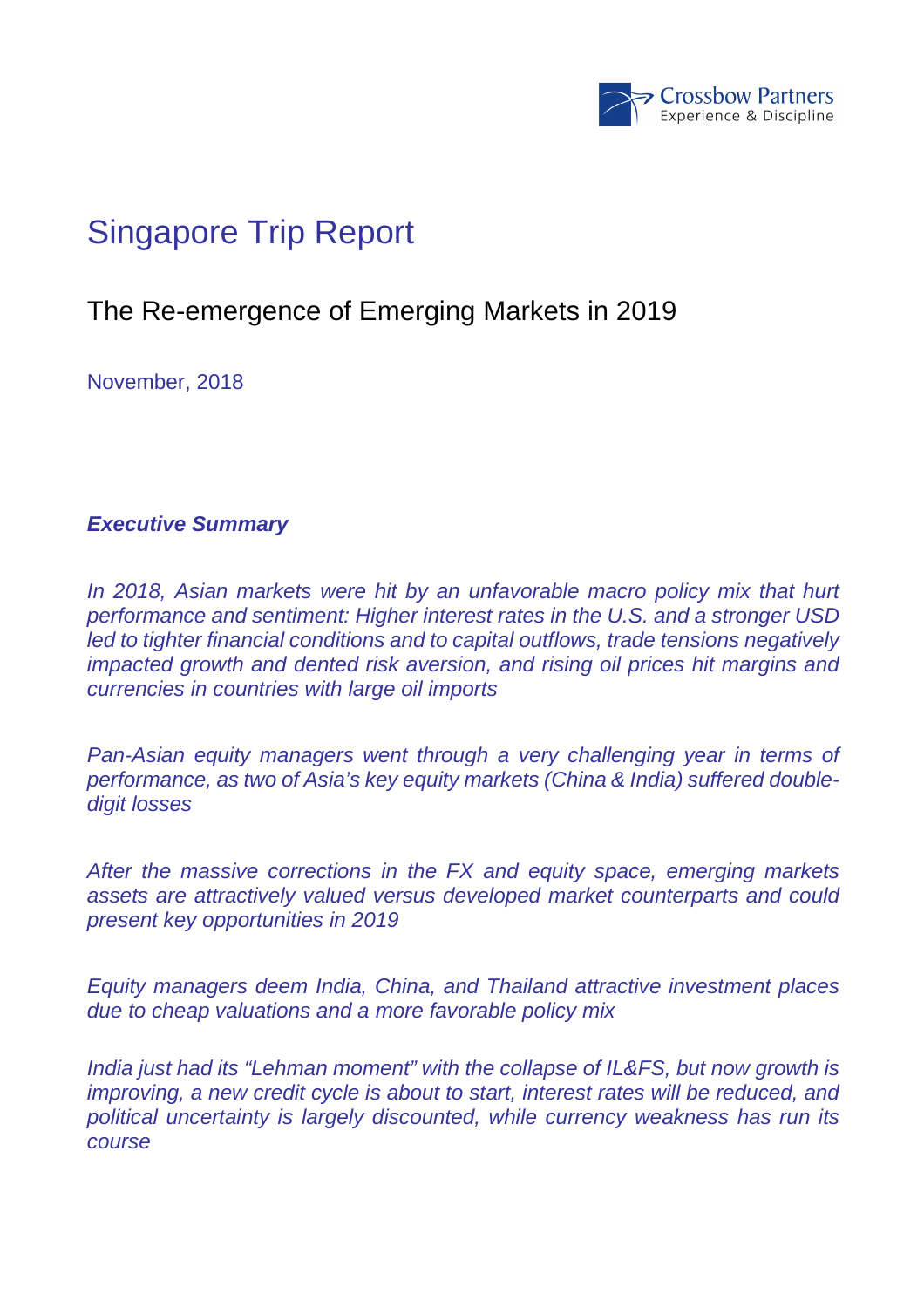

## **The Re-Emergence of Emerging Markets in 2019?**

### **1. Unfavourable Policy Mix in Emerging Markets in 2018 Is About to End**

In 2017, world equity markets benefitted from synchronised global growth, while in 2018 only the U.S. experienced a strong economic momentum and growth sagged in the rest of the world. As a result, it had been a challenging year for Pan-Asian emerging markets: Slowing growth, rising inflation, and tightening monetary policy provided a difficult backdrop for equity markets in Asia. EM markets economies, notably those in Asia serving as a workbench for the West, are vulnerable to the backlash against globalisation in the Western hemisphere if it results in shrinking global supply chains and trade. Rising interest rates in the US, a strengthening US dollar and the impact of QT on capital flows further exacerbated the situation and led to a tightening of financial conditions in EM, while the rise in oil prices coupled with trade tensions hurt growth and dented risk sentiment.

But the headwinds are abating and the macro narrative in 2019 could turn into tailwinds for EM economies, as the macro story is about to change. A sharp decline in crude oil prices in Q4 2018 and a Fed that has now hinted at pausing from further rate hikes as it assesses the direction of the economy and the impact of its previous policy moves could provide some fuel to revive investors' risk appetites. Markets are already cautiously pricing in a positive outcome of the Sino-U.S. trade negotiations. And most Asian countries stand to benefit if oil prices stay range-bound or trade only modestly upwards.

In 2019, growth in the U.S. is expected to slow down, as the fiscal stimulus is petering out, the trade war and the government shutdown hit domestic growth, and higher rates take their toll on the economy in the form of a weaker housing market and higher input costs for companies. Morgan Stanley forecasts that the U.S. economy will slow down from a GDP increase of 2.9% in 2018 to a drop to 2.3% in 2019.



Source: Bloomberg, Morgan Stanley Research forecasts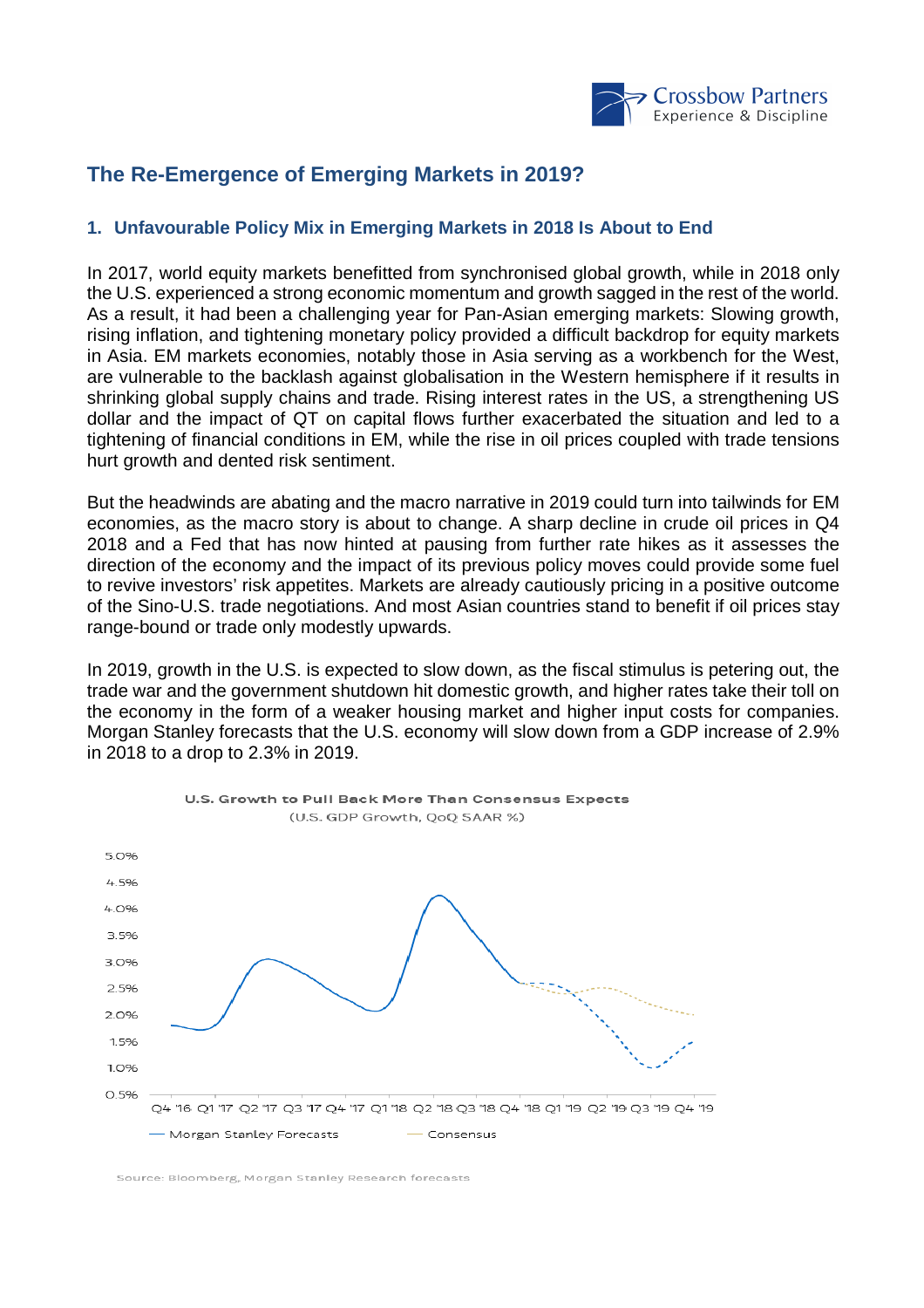

As growth subsides in the U.S. and in other developed markets, emerging markets should resume their role as the world's economic growth engines. A slowdown in U.S. growth with EM re-accelerating at the same time means that EM earnings growth should exceed that of the U.S. in 2019 and be more attractive on a relative value basis. This change in leadership, along with higher core inflation, tighter monetary policy and a possible easing of trade tensions, marks a potentially significant change in favor of EM in the outlook for the year ahead.



Growth Differential to Swing Back in Favor of Emerging Markets

Source: Haver Analytics, IMF, Morgan Stanley Research forecasts; \*EMXC includes emerging markets countries (excluding China) under Morgan Stanley coverage excluding Argentina, Venezuela, Nigeria, Saudi Arabia and Kazakhstan.

With the Fed being less aggressive in 2019, the U.S. dollar strength may reverse, further bolstering emerging markets. Most EM Asian currencies look fundamentally undervalued, and more modest rate hikes would more than support these valuations. Stronger Asian currencies would also be another positive catalyst for Asian EM equities.

Another possible positive ingredient is valuations. EM equities have already corrected substantially in 2018. Valuations based on P/E and P/B are now well below the long-term mean levels, as EM equities have underperformed U.S equities over the past ten years.